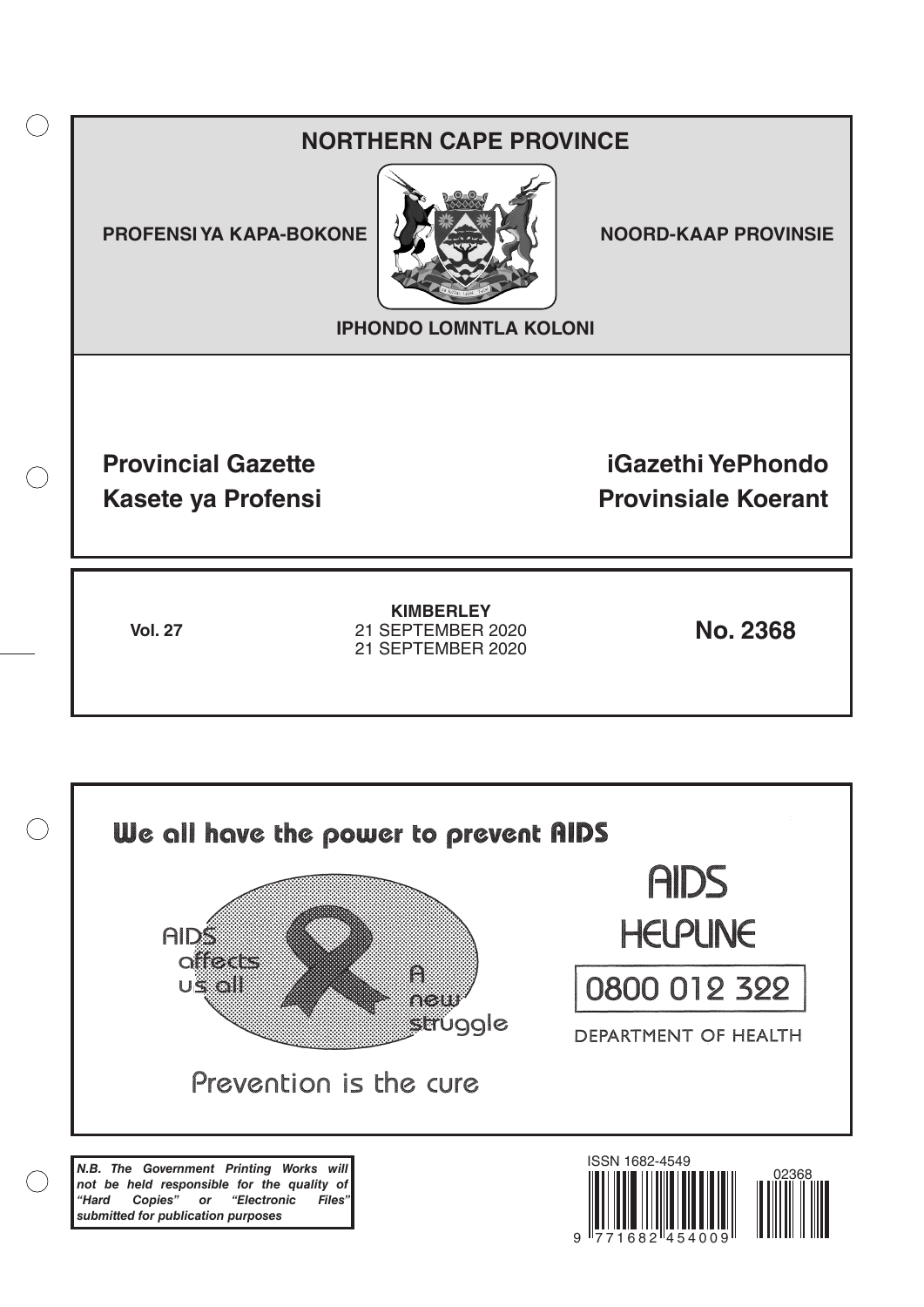## *IMPORTANT NOTICE OF OFFICE RELOCATION*



government printing

Department: Department.<br>Government Printing Works<br>REPUBLIC OF SOUTH AFRICA

Private Bag X85, PRETORIA, 0001 149 Bosman Street, PRETORIA Tel: 012 748 6197, Website: www.gpwonline.co.za

## **URGENT NOTICE TO OUR VALUED CUSTOMERS: PUBLICATIONS OFFICE'S RELOCATION HAS BEEN TEMPORARILY SUSPENDED.**

Please be advised that the GPW Publications office will no longer move to 88 Visagie Street as indicated in the previous notices.

The move has been suspended due to the fact that the new building in 88 Visagie Street is not ready for occupation yet.

We will later on issue another notice informing you of the new date of relocation.

We are doing everything possible to ensure that our service to you is not disrupted.

As things stand, we will continue providing you with our normal service from the current location at 196 Paul Kruger Street, Masada building.

Customers who seek further information and or have any questions or concerns are free to contact us through telephone 012 748 6066 or email Ms Maureen Toka at Maureen.Toka@gpw.gov.za or cell phone at 082 859 4910.

Please note that you will still be able to download gazettes free of charge from our website www.gpwonline.co.za.

We apologies for any inconvenience this might have caused.

Issued by GPW Communications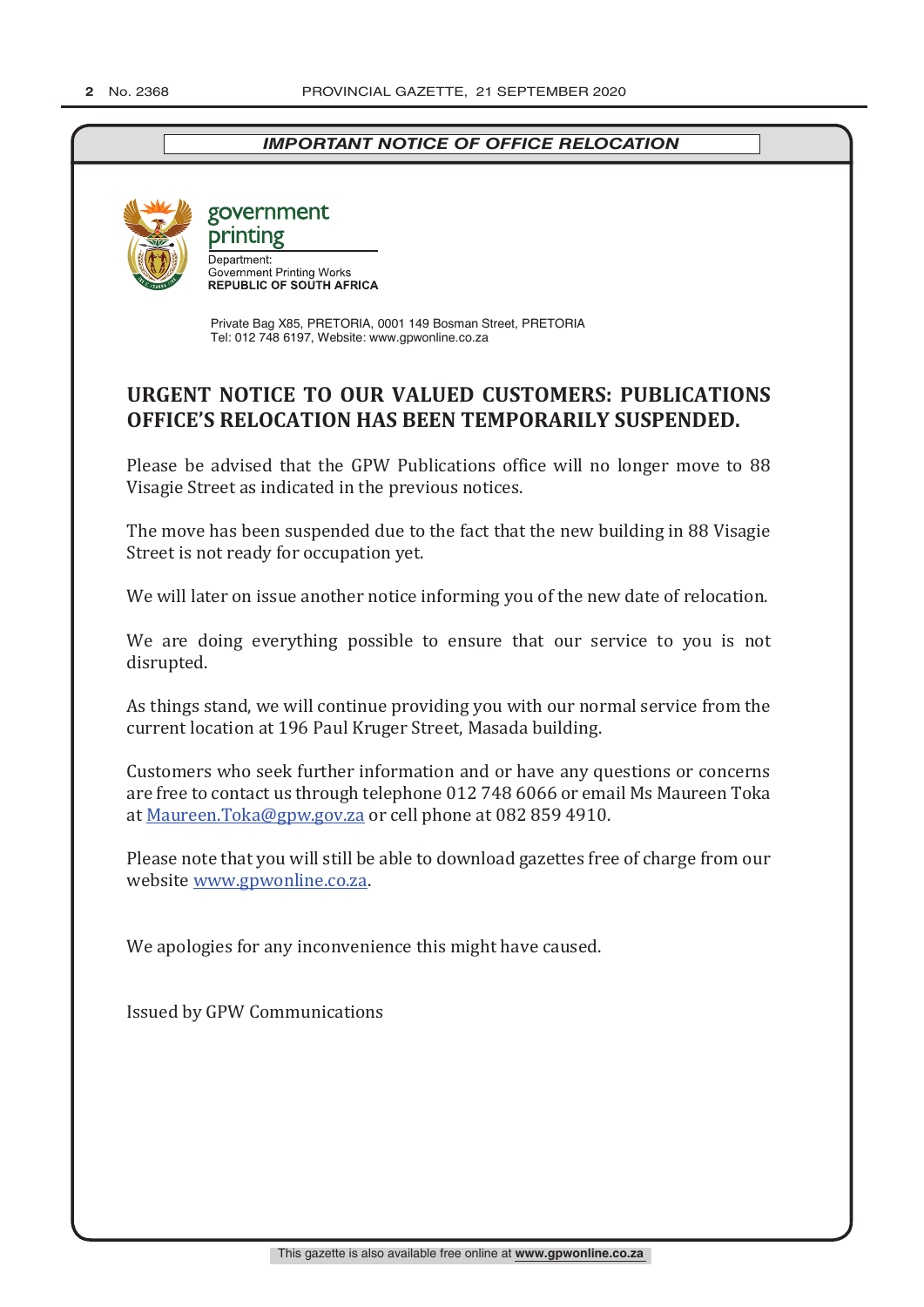## **IMPORTANT NOTICE:**

**The GovernmenT PrinTinG Works Will noT be held resPonsible for any errors ThaT miGhT occur due To The submission of incomPleTe / incorrecT / illeGible coPy.**

**no fuTure queries Will be handled in connecTion WiTh The above.**

#### **CONTENTS**

|          |                                                                                                                                                                                                  | Gazette | Page |
|----------|--------------------------------------------------------------------------------------------------------------------------------------------------------------------------------------------------|---------|------|
|          |                                                                                                                                                                                                  | No.     | No.  |
|          | <b>GENERAL NOTICES • ALGEMENE KENNISGEWINGS</b>                                                                                                                                                  |         |      |
| 94       | Spatial Planning and Land Use Management Act (16/2013): Review of Spatial Development Framework                                                                                                  | 2368    | 14   |
| 94       | Wet op Ruimtelike Beplanning en Grondgebruikbestuur Wet (16/2013): Hersiening van Ruimtelike                                                                                                     | 2368    | 15   |
| 95       | Sol Plaatje Municipality: Closure of roadway, indicated as Jasper Crescent and Quartz Road (portion of                                                                                           | 2368    | 16   |
| 95       | Sol Plaatje Munisipaliteit: Sluiting van paaie aangedui as Jaspersingel en Quartzweg (gedeelte van Restant                                                                                       | 2368    | 16   |
|          | <b>MUNICIPAL NOTICES • MUNISIPALE KENNISGEWINGS</b>                                                                                                                                              |         |      |
| 27<br>27 | SPLUMA Act (16/2013): Closure of public open spaces Erven 22794, 22797 & 22813, Kimberley<br>Wet op Ruimtelike Beplanning en Grondgebruikbestuur Wet (16/2013): Sluiting van publieke oopruimtes | 2368    | 16   |
|          |                                                                                                                                                                                                  | 2368    | 17   |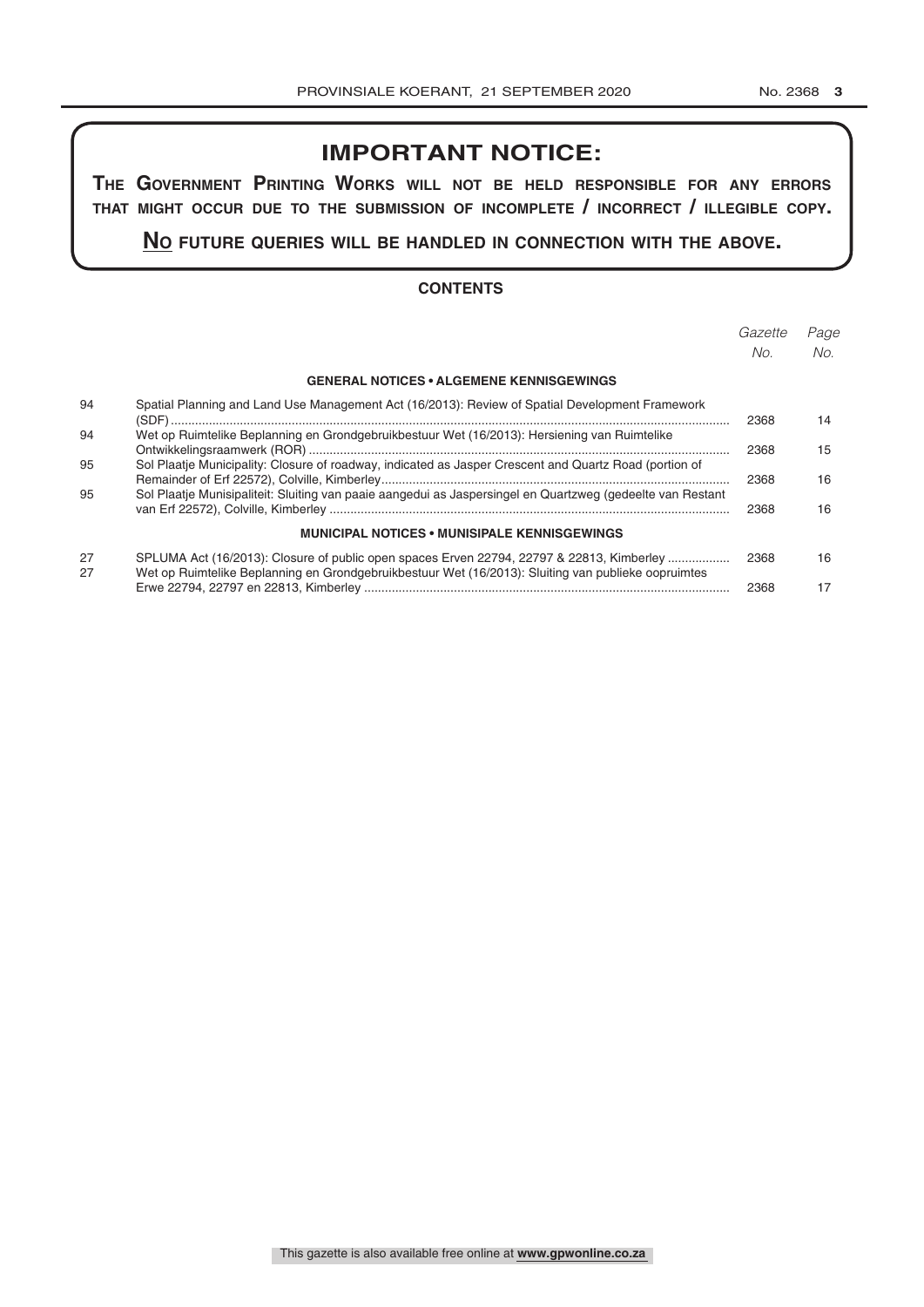

## **HIGH ALERT: SCAM WARNING!!!**

#### **TO ALL SUPPLIERS AND SERVICE PROVIDERS OF THE GOVERNMENT PRINTING WORKS**

It has come to the attention of the *GOVERNMENT PRINTING WORKS* that there are certain unscrupulous companies and individuals who are defrauding unsuspecting businesses disguised as representatives of the *Government Printing Works* (*GPW*).

The scam involves the fraudsters using the letterhead of *GPW* to send out fake tender bids to companies and requests to supply equipment and goods.

Although the contact person's name on the letter may be of an existing official, the contact details on the letter are not the same as the *Government Printing Works*'. When searching on the Internet for the address of the company that has sent the fake tender document, the address does not exist.

The banking details are in a private name and not company name. Government will never ask you to deposit any funds for any business transaction. *GPW* has alerted the relevant law enforcement authorities to investigate this scam to protect legitimate businesses as well as the name of the organisation.

Example of e-mails these fraudsters are using:

#### **PROCUREMENT@GPW-GOV.ORG**

Should you suspect that you are a victim of a scam, you must urgently contact the police and inform the *GPW*.

*GPW* has an official email with the domain as **@gpw.gov.za**

Government e-mails DO NOT have org in their e-mail addresses. All of these fraudsters also use the same or very similar telephone numbers. Although such number with an area code 012 looks like a landline, it is not fixed to any property.

*GPW* will never send you an e-mail asking you to supply equipment and goods without a purchase/order number. *GPW* does not procure goods for another level of Government. The organisation will not be liable for actions that result in companies or individuals being resultant victims of such a scam.

*Government Printing Works* gives businesses the opportunity to supply goods and services through RFQ / Tendering process. In order to be eligible to bid to provide goods and services, suppliers must be registered on the National Treasury's Central Supplier Database (CSD). To be registered, they must meet all current legislative requirements (e.g. have a valid tax clearance certificate and be in good standing with the South African Revenue Services - SARS).

 The tender process is managed through the Supply Chain Management (SCM) system of the department. SCM is highly regulated to minimise the risk of fraud, and to meet objectives which include value for money, open and effective competition, equitability, accountability, fair dealing, transparency and an ethical approach. Relevant legislation, regulations, policies, guidelines and instructions can be found on the tender's website.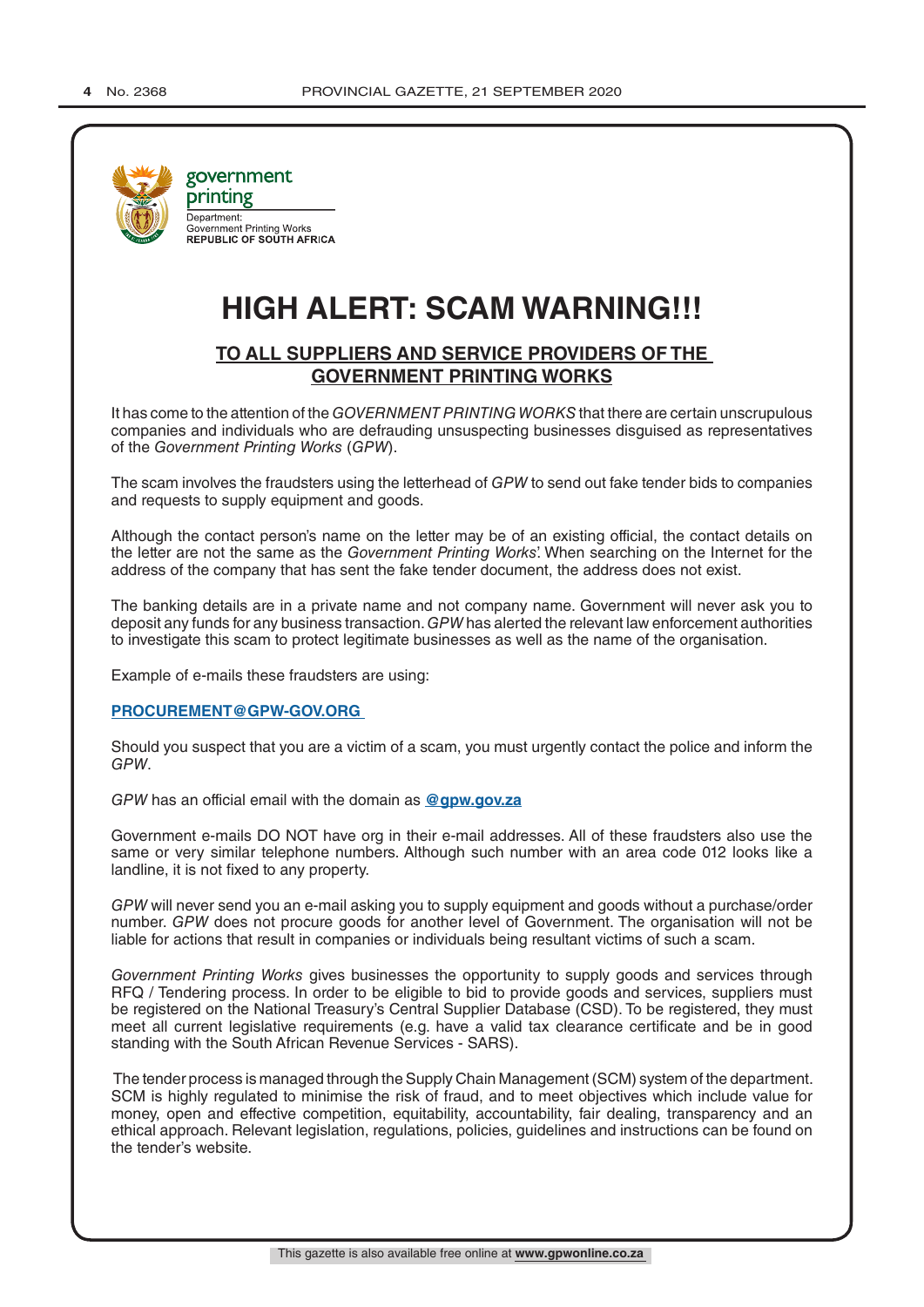#### **Fake Tenders**

National Treasury's CSD has launched the Government Order Scam campaign to combat fraudulent requests for quotes (RFQs). Such fraudulent requests have resulted in innocent companies losing money. We work hard at preventing and fighting fraud, but criminal activity is always a risk.

#### **How tender scams work**

There are many types of tender scams. Here are some of the more frequent scenarios:

Fraudsters use what appears to be government department stationery with fictitious logos and contact details to send a fake RFQ to a company to invite it to urgently supply goods. Shortly after the company has submitted its quote, it receives notification that it has won the tender. The company delivers the goods to someone who poses as an official or at a fake site. The Department has no idea of this transaction made in its name. The company is then never paid and suffers a loss.

#### OR

Fraudsters use what appears to be government department stationery with fictitious logos and contact details to send a fake RFQ to Company A to invite it to urgently supply goods. Typically, the tender specification is so unique that only Company B (a fictitious company created by the fraudster) can supply the goods in question.

Shortly after Company A has submitted its quote it receives notification that it has won the tender. Company A orders the goods and pays a deposit to the fictitious Company B. Once Company B receives the money, it disappears. Company A's money is stolen in the process.

Protect yourself from being scammed

- If you are registered on the supplier databases and you receive a request to tender or quote that seems to be from a government department, contact the department to confirm that the request is legitimate. Do not use the contact details on the tender document as these might be fraudulent.
- Compare tender details with those that appear in the Tender Bulletin, available online at **www.gpwonline.co.za**
- Make sure you familiarise yourself with how government procures goods and services. Visit the tender website for more information on how to tender.
- If you are uncomfortable about the request received, consider visiting the government department and/or the place of delivery and/or the service provider from whom you will be sourcing the goods.
- In the unlikely event that you are asked for a deposit to make a bid, contact the SCM unit of the department in question to ask whether this is in fact correct.

Any incidents of corruption, fraud, theft and misuse of government property in the *Government Printing Works* can be reported to:

Supply Chain Management: Ms. Anna Marie Du Toit, Tel. (012) 748 6292. Email: **Annamarie.DuToit@gpw.gov.za**

Marketing and Stakeholder Relations: Ms Bonakele Mbhele, at Tel. (012) 748 6193. Email: **Bonakele.Mbhele@gpw.gov.za** 

Security Services: Mr Daniel Legoabe, at tel. (012) 748 6176. Email: **Daniel.Legoabe@gpw.gov.za**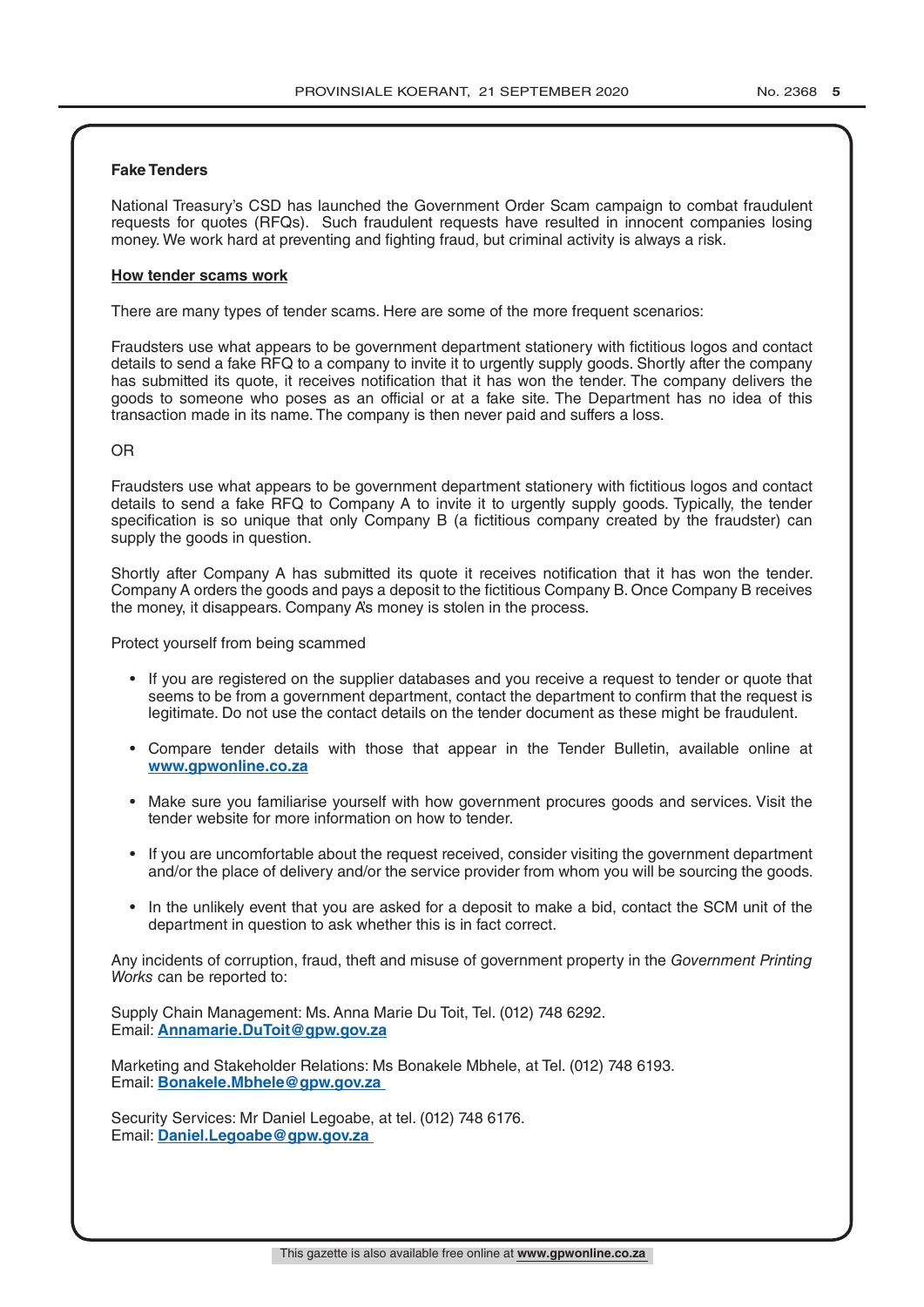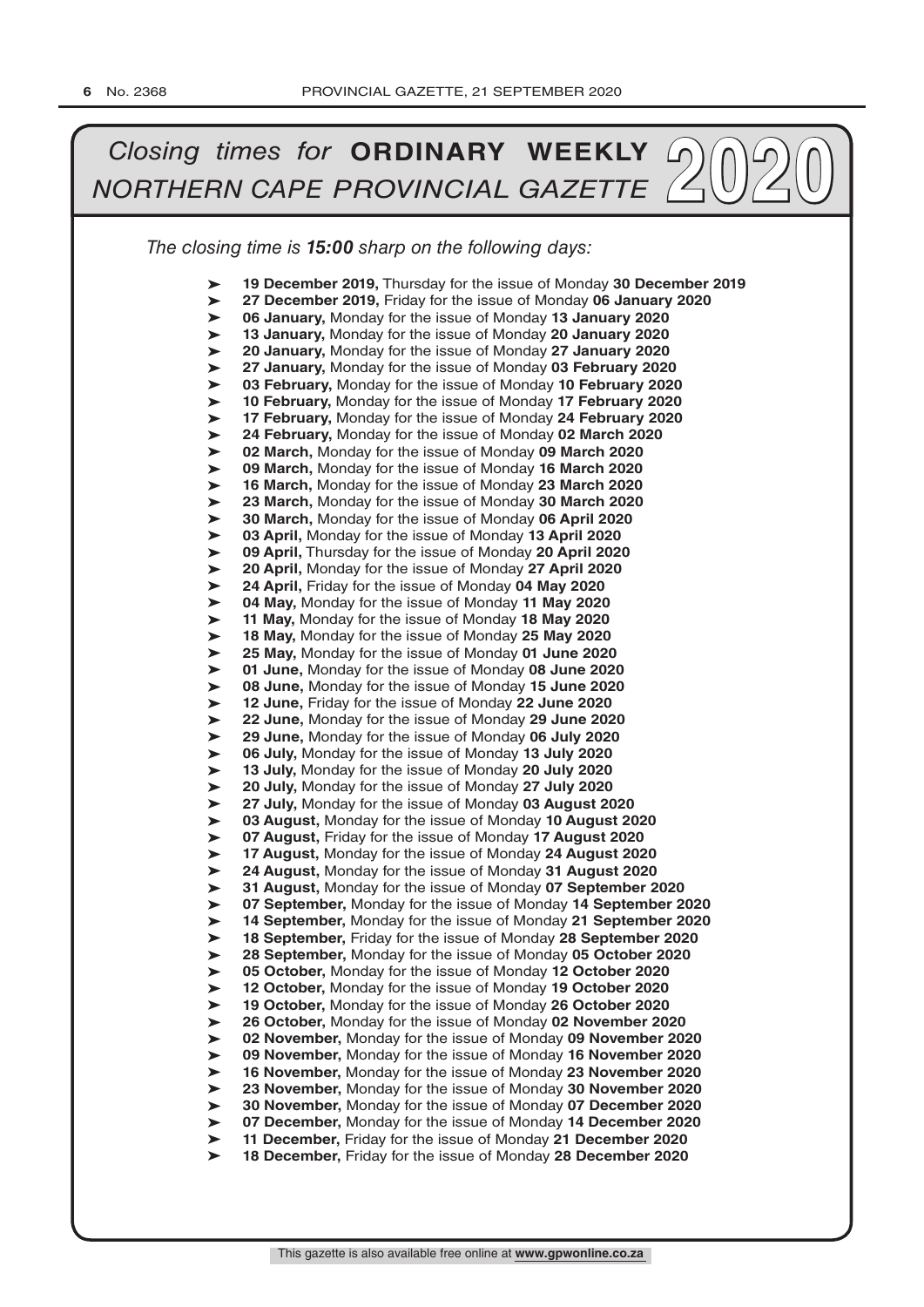# **LIST OF TARIFF RATES** FOR PUBLICATION OF NOTICES

## **COMMENCEMENT: 1 APRIL 2018**

#### **NATIONAL AND PROVINCIAL**

Notice sizes for National, Provincial & Tender gazettes 1/4, 2/4, 3/4, 4/4 per page. Notices submitted will be charged at R1008.80 per full page, pro-rated based on the above categories.

| <b>Pricing for National, Provincial - Variable Priced Notices</b> |                          |                      |  |
|-------------------------------------------------------------------|--------------------------|----------------------|--|
| Notice Type                                                       | <b>Page Space</b>        | <b>New Price (R)</b> |  |
| Ordinary National, Provincial                                     | 1/4 - Quarter Page       | 252.20               |  |
| Ordinary National, Provincial                                     | 2/4 - Half Page          | 504.40               |  |
| Ordinary National, Provincial                                     | 3/4 - Three Quarter Page | 756.60               |  |
| Ordinary National, Provincial                                     | 4/4 - Full Page          | 1008.80              |  |

### **EXTRA-ORDINARY**

All Extra-ordinary National and Provincial gazette notices are non-standard notices and attract a variable price based on the number of pages submitted.

The pricing structure for National and Provincial notices which are submitted as **Extra ordinary submissions** will be charged at R**3026.32** per page.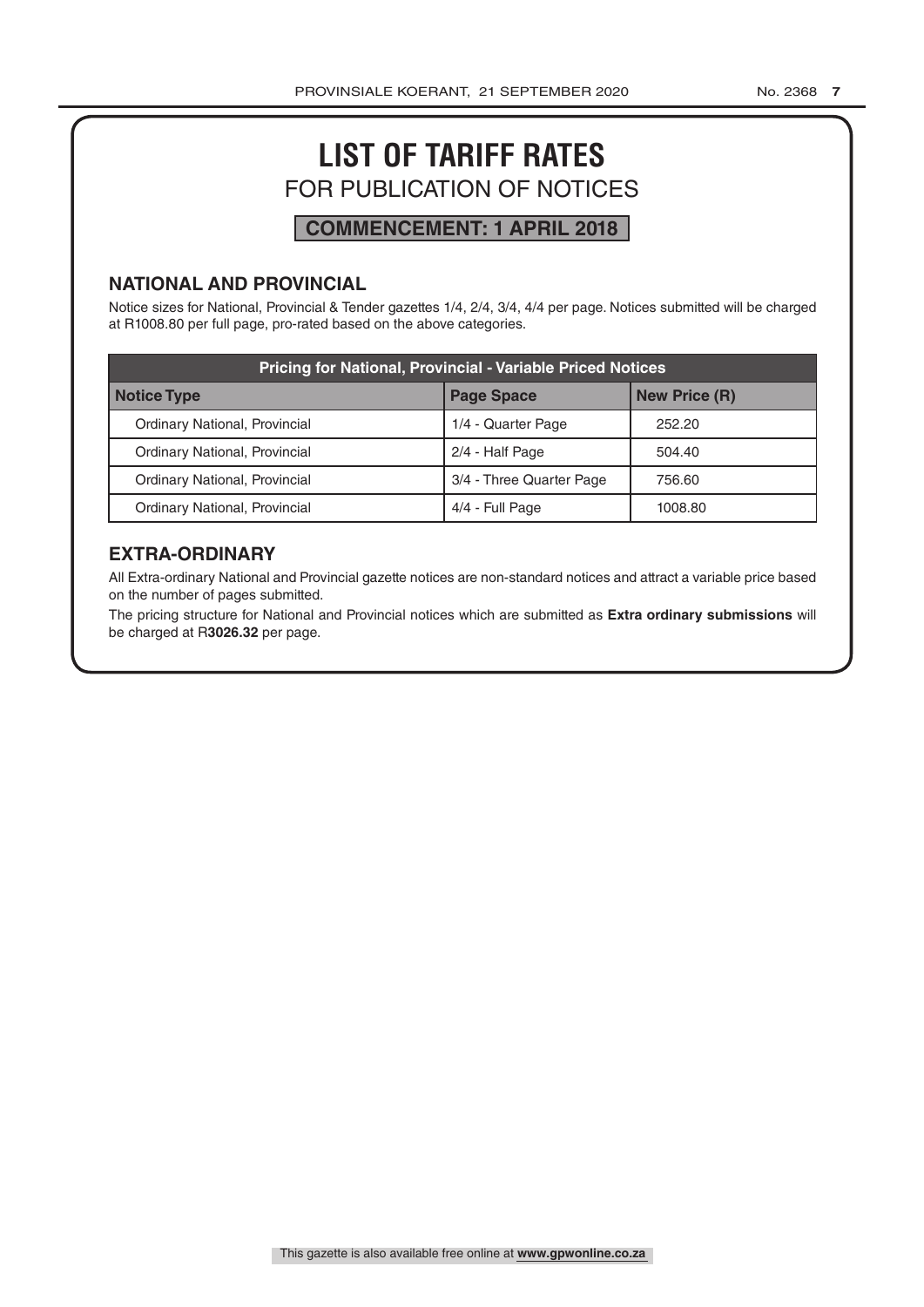The **Government Printing Works** (**GPW**) has established rules for submitting notices in line with its electronic notice processing system, which requires the use of electronic *Adobe* Forms. Please ensure that you adhere to these guidelines when completing and submitting your notice submission.

#### **Closing Times for ACCepTAnCe of noTiCes**

- 1. The *Government Gazette* and *Government Tender Bulletin* are weekly publications that are published on Fridays and the closing time for the acceptance of notices is strictly applied according to the scheduled time for each gazette.
- 2. Please refer to the Submission Notice Deadline schedule in the table below. This schedule is also published online on the Government Printing works website www.gpwonline.co.za

All re-submissions will be subject to the standard cut-off times. **All notices received after the closing time will be rejected**.

| <b>Government Gazette Type</b>                   | <b>Publication</b><br><b>Frequency</b> | <b>Publication Date</b>                         | <b>Submission Deadline</b>          | <b>Cancellations Deadline</b>                              |
|--------------------------------------------------|----------------------------------------|-------------------------------------------------|-------------------------------------|------------------------------------------------------------|
| <b>National Gazette</b>                          | Weekly                                 | Friday                                          | Friday 15h00 for next Friday        | Tuesday, 15h00 - 3<br>working days prior to<br>publication |
| <b>Regulation Gazette</b>                        | Weekly                                 | Friday                                          | Friday 15h00 for next Friday        | Tuesday, 15h00 - 3<br>working days prior to<br>publication |
| <b>Petrol Price Gazette</b>                      | Monthly                                | Tuesday before 1st<br>Wednesday of the<br>month | One day before publication          | 1 working day prior to<br>publication                      |
| <b>Road Carrier Permits</b>                      | Weekly                                 | Friday                                          | Thursday 15h00 for next<br>Friday   | 3 working days prior to<br>publication                     |
| Unclaimed Monies (Justice,<br>Labour or Lawyers) | January /<br>September 2 per<br>vear   | <b>Last Friday</b>                              | One week before publication         | 3 working days prior to<br>publication                     |
| Parliament (Acts, White<br>Paper, Green Paper)   | As required                            | Any day of the week                             | <b>None</b>                         | 3 working days prior to<br>publication                     |
| <b>Manuals</b>                                   | <b>Bi- Monthly</b>                     | 2nd and last Thursday<br>of the month           | One week before publication         | 3 working days prior to<br>publication                     |
| <b>State of Budget</b><br>(National Treasury)    | Monthly                                | 30th or last Friday of<br>the month             | One week before publication         | 3 working days prior to<br>publication                     |
| <b>Extraordinary Gazettes</b>                    | As required                            | Any day of the week                             | Before 10h00 on publication<br>date | Before 10h00 on<br>publication date                        |
| Legal Gazettes A, B and C                        | Weekly                                 | Friday                                          | One week before publication         | Tuesday, 15h00 - 3<br>working days prior to<br>publication |
| <b>Tender Bulletin</b>                           | Weekly                                 | Friday                                          | Friday 15h00 for next Friday        | Tuesday, 15h00 - 3<br>working days prior to<br>publication |
| Gauteng                                          | Weekly                                 | Wednesday                                       | Two weeks before publication        | 3 days after submission<br>deadline                        |
| <b>Eastern Cape</b>                              | Weekly                                 | Monday                                          | One week before publication         | 3 working days prior to<br>publication                     |
| Northern Cape                                    | Weekly                                 | Monday                                          | One week before publication         | 3 working days prior to<br>publication                     |
| <b>North West</b>                                | Weekly                                 | Tuesday                                         | One week before publication         | 3 working days prior to<br>publication                     |
| <b>KwaZulu-Natal</b>                             | Weekly                                 | Thursday                                        | One week before publication         | 3 working days prior to<br>publication                     |
| Limpopo                                          | Weekly                                 | Friday                                          | One week before publication         | 3 working days prior to<br>publication                     |
| Mpumalanga                                       | Weekly                                 | Friday                                          | One week before publication         | 3 working days prior to<br>publication                     |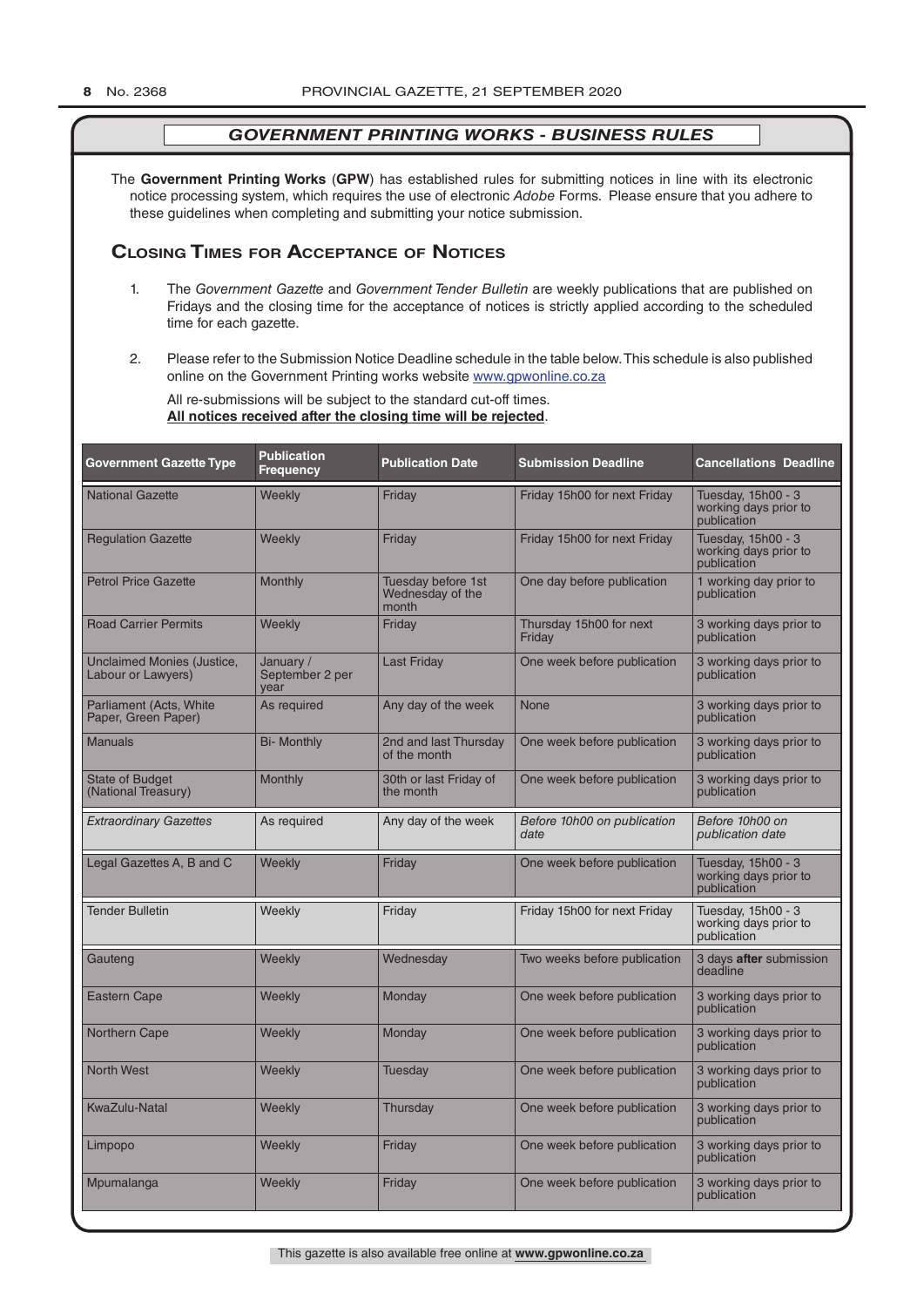|                                         | <b>Publication</b> |                                                      |                              |                                             |
|-----------------------------------------|--------------------|------------------------------------------------------|------------------------------|---------------------------------------------|
| <b>Government Gazette Type</b>          | <b>Frequency</b>   | <b>Publication Date</b>                              | <b>Submission Deadline</b>   | <b>Cancellations Deadline</b>               |
| Gauteng Liquor License<br>Gazette       | Monthly            | Wednesday before<br>the First Friday of the<br>month | Two weeks before publication | 3 working days after<br>submission deadline |
| Northern Cape Liquor<br>License Gazette | Monthly            | First Friday of the<br>month                         | Two weeks before publication | 3 working days after<br>submission deadline |
| National Liquor License<br>Gazette      | Monthly            | First Friday of the<br>month                         | Two weeks before publication | 3 working days after<br>submission deadline |
| Mpumalanga Liquor License<br>Gazette    | <b>Bi-Monthly</b>  | Second & Fourth<br>Friday                            | One week before publication  | 3 working days prior to<br>publication      |

#### **exTrAordinAry gAzeTTes**

3. *Extraordinary Gazettes* can have only one publication date. If multiple publications of an *Extraordinary Gazette* are required, a separate Z95/Z95Prov *Adobe* Forms for each publication date must be submitted.

#### **NOTICE SUBMISSION PROCESS**

- 4. Download the latest *Adobe* form, for the relevant notice to be placed, from the **Government Printing Works** website www.gpwonline.co.za.
- 5. The *Adobe* form needs to be completed electronically using *Adobe Acrobat* / *Acrobat Reader*. Only electronically completed *Adobe* forms will be accepted. No printed, handwritten and/or scanned *Adobe* forms will be accepted.
- 6. The completed electronic *Adobe* form has to be submitted via email to submit.egazette@gpw.gov.za. The form needs to be submitted in its original electronic *Adobe* format to enable the system to extract the completed information from the form for placement in the publication.
- 7. Every notice submitted **must** be accompanied by an official **GPW** quotation. This must be obtained from the *eGazette* Contact Centre.
- 8. Each notice submission should be sent as a single email. The email **must** contain **all documentation relating to a particular notice submission**.
	- 8.1. Each of the following documents must be attached to the email as a separate attachment:
		- 8.1.1. An electronically completed *Adobe* form, specific to the type of notice that is to be placed.
			- 8.1.1.1. For National *Government Gazette* or *Provincial Gazette* notices, the notices must be accompanied by an electronic Z95 or Z95Prov *Adobe* form
			- 8.1.1.2. The notice content (body copy) **MUST** be a separate attachment.
		- 8.1.2. A copy of the official **Government Printing Works** quotation you received for your notice. *(Please see Quotation section below for further details)*
		- 8.1.3. A valid and legible Proof of Payment / Purchase Order: **Government Printing Works** account customer must include a copy of their Purchase Order*.* **Non**-**Government Printing Works** account customer needs to submit the proof of payment for the notice
		- 8.1.4. Where separate notice content is applicable (Z95, Z95 Prov and TForm 3, it should **also** be attached as a separate attachment. *(Please see the Copy Section below, for the specifications)*.
		- 8.1.5. Any additional notice information if applicable.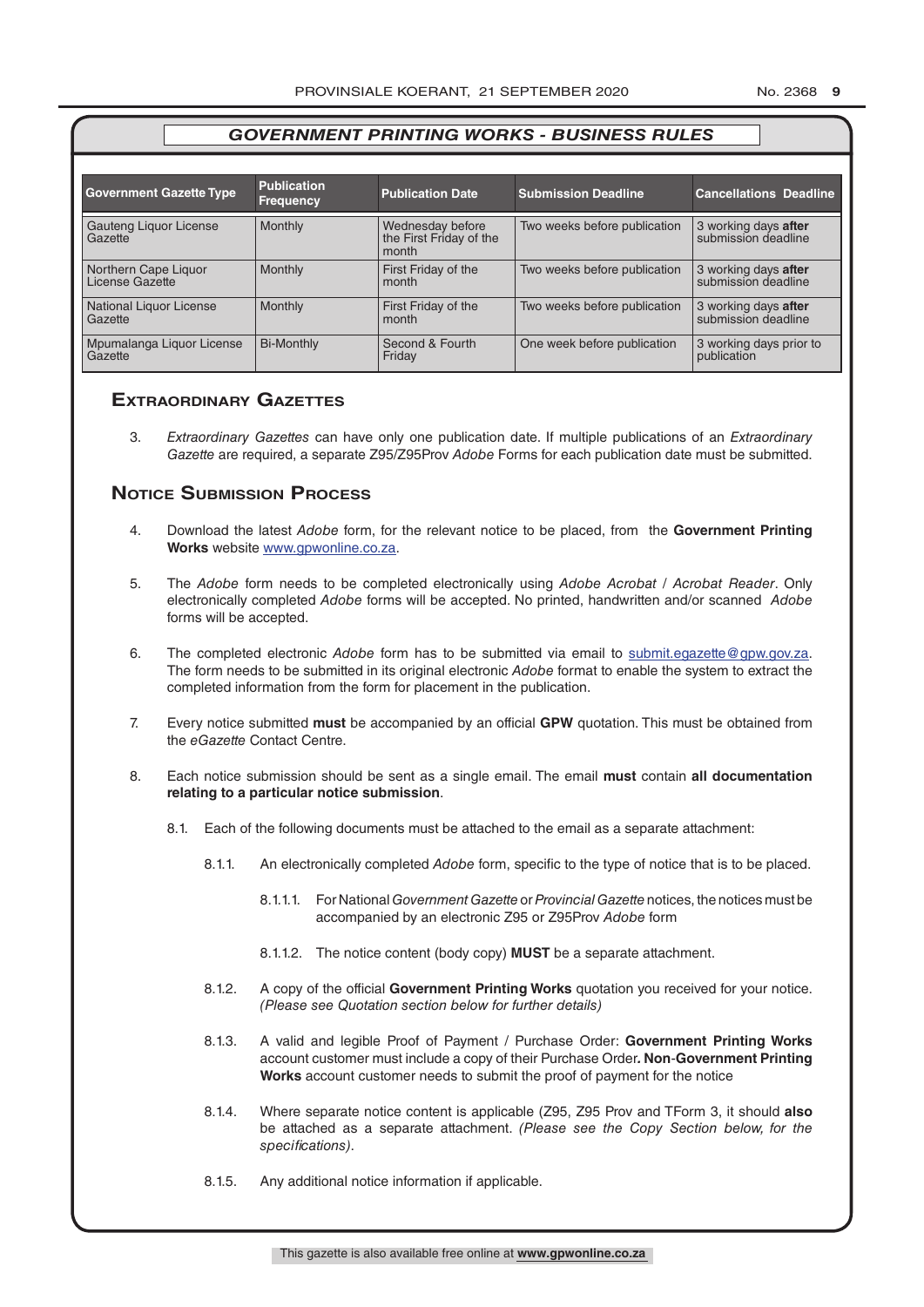- 9. The electronic *Adobe* form will be taken as the primary source for the notice information to be published. Instructions that are on the email body or covering letter that contradicts the notice form content will not be considered. The information submitted on the electronic *Adobe* form will be published as-is.
- 10. To avoid duplicated publication of the same notice and double billing, Please submit your notice **ONLY ONCE.**
- 11. Notices brought to **GPW** by "walk-in" customers on electronic media can only be submitted in *Adobe* electronic form format. All "walk-in" customers with notices that are not on electronic *Adobe* forms will be routed to the Contact Centre where they will be assisted to complete the forms in the required format.
- 12. Should a customer submit a bulk submission of hard copy notices delivered by a messenger on behalf of any organisation e.g. newspaper publisher, the messenger will be referred back to the sender as the submission does not adhere to the submission rules.

#### **QuoTATions**

- 13. Quotations are valid until the next tariff change.
	- 13.1. *Take note:* **GPW**'s annual tariff increase takes place on *1 April* therefore any quotations issued, accepted and submitted for publication up to *31 March* will keep the old tariff. For notices to be published from 1 April, a quotation must be obtained from **GPW** with the new tariffs. Where a tariff increase is implemented during the year, **GPW** endeavours to provide customers with 30 days' notice of such changes.
- 14. Each quotation has a unique number.
- 15. Form Content notices must be emailed to the *eGazette* Contact Centre for a quotation.
	- 15.1. The *Adobe* form supplied is uploaded by the Contact Centre Agent and the system automatically calculates the cost of your notice based on the layout/format of the content supplied.
	- 15.2. It is critical that these *Adobe* Forms are completed correctly and adhere to the guidelines as stipulated by **GPW**.

#### 16. **APPLICABLE ONLY TO GPW ACCOUNT HOLDERS**:

- 16.1. **GPW** Account Customers must provide a valid **GPW** account number to obtain a quotation.
- 16.2. Accounts for **GPW** account customers **must** be active with sufficient credit to transact with **GPW** to submit notices.
	- 16.2.1. If you are unsure about or need to resolve the status of your account, please contact the **GPW** Finance Department prior to submitting your notices. (If the account status is not resolved prior to submission of your notice, the notice will be failed during the process).

#### 17. **APPLICABLE ONLY TO CASH CUSTOMERS:**

- 17.1. Cash customers doing **bulk payments** must use a **single email address** in order to use the **same proof of payment** for submitting multiple notices.
- 18. The responsibility lies with you, the customer, to ensure that the payment made for your notice(s) to be published is sufficient to cover the cost of the notice(s).
- 19. Each quotation will be associated with one proof of payment / purchase order / cash receipt.

19.1. This means that **the quotation number can only be used once to make a payment.**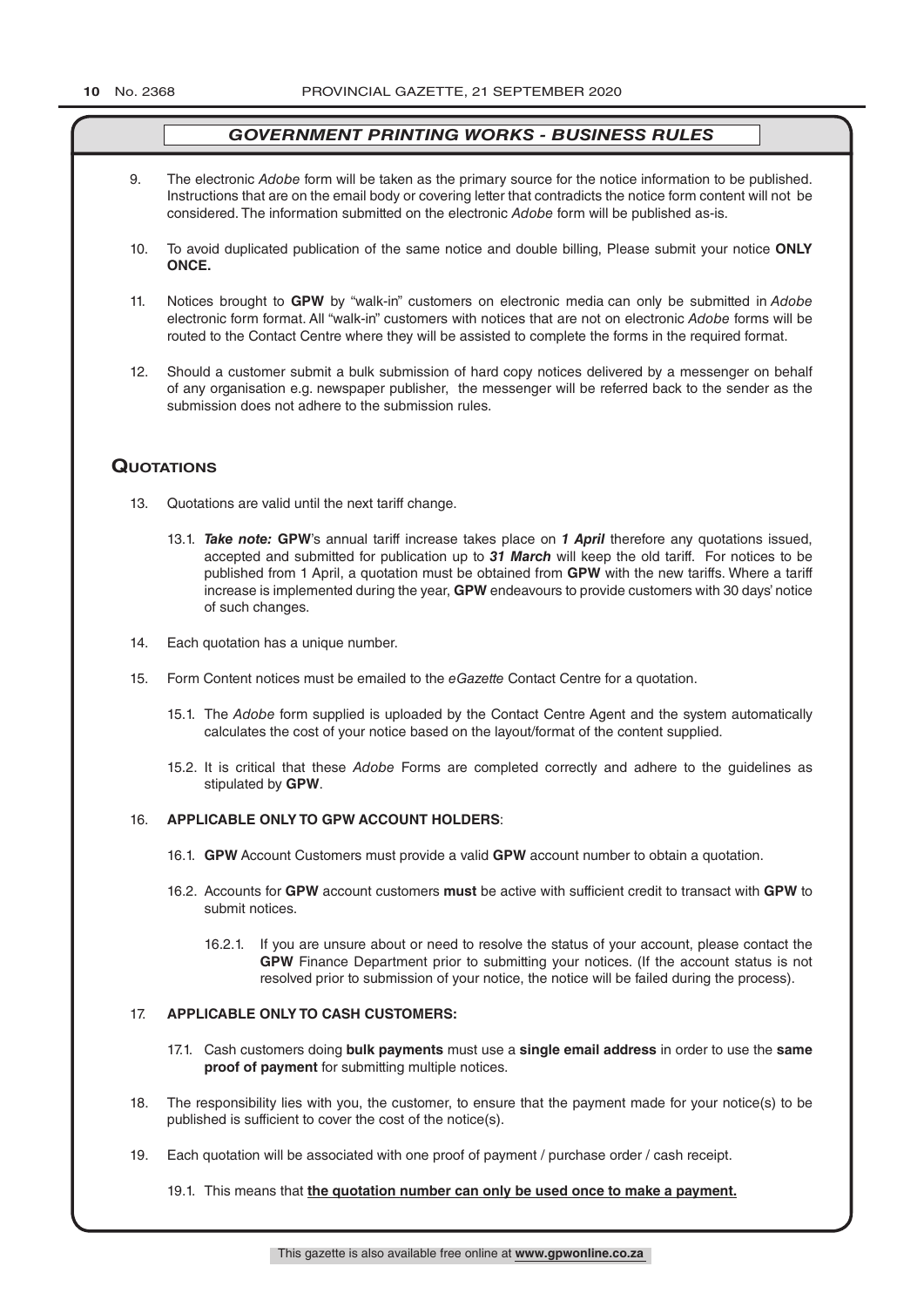#### **COPY (SEPARATE NOTICE CONTENT DOCUMENT)**

- 20. Where the copy is part of a separate attachment document for Z95, Z95Prov and TForm03
	- 20.1. Copy of notices must be supplied in a separate document and may not constitute part of any covering letter, purchase order, proof of payment or other attached documents.

The content document should contain only one notice. (You may include the different translations of the same notice in the same document).

20.2. The notice should be set on an A4 page, with margins and fonts set as follows:

Page size = A4 Portrait with page margins: Top = 40mm, LH/RH = 16mm, Bottom = 40mm; Use font size: Arial or Helvetica 10pt with 11pt line spacing;

Page size = A4 Landscape with page margins: Top = 16mm, LH/RH = 40mm, Bottom = 16mm; Use font size: Arial or Helvetica 10pt with 11pt line spacing;

#### **CAnCellATions**

- 21. Cancellation of notice submissions are accepted by **GPW** according to the deadlines stated in the table above in point 2. Non-compliance to these deadlines will result in your request being failed. Please pay special attention to the different deadlines for each gazette. Please note that any notices cancelled after the cancellation deadline will be published and charged at full cost.
- 22. Requests for cancellation must be sent by the original sender of the notice and must accompanied by the relevant notice reference number (N-) in the email body.

#### **AmendmenTs To noTiCes**

23. With effect from 01 October 2015, **GPW** will not longer accept amendments to notices. The cancellation process will need to be followed according to the deadline and a new notice submitted thereafter for the next available publication date.

#### **REJECTIONS**

- 24. All notices not meeting the submission rules will be rejected to the customer to be corrected and resubmitted. Assistance will be available through the Contact Centre should help be required when completing the forms. (012-748 6200 or email info.egazette@gpw.gov.za). Reasons for rejections include the following:
	- 24.1. Incorrectly completed forms and notices submitted in the wrong format, will be rejected.
	- 24.2. Any notice submissions not on the correct *Adobe* electronic form, will be rejected.
	- 24.3. Any notice submissions not accompanied by the proof of payment / purchase order will be rejected and the notice will not be processed.
	- 24.4. Any submissions or re-submissions that miss the submission cut-off times will be rejected to the customer. The Notice needs to be re-submitted with a new publication date.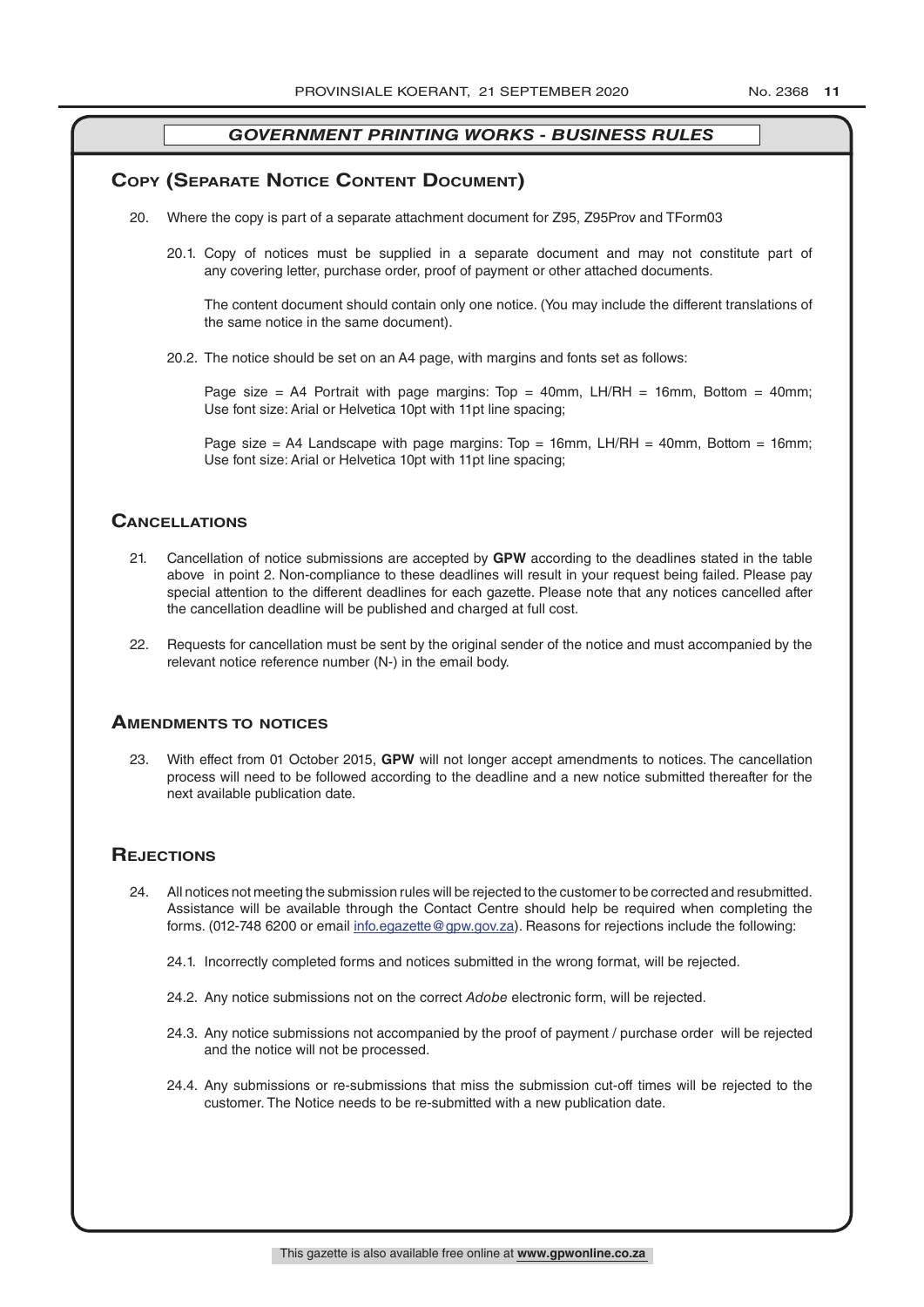#### **ApprovAl of noTiCes**

- 25. Any notices other than legal notices are subject to the approval of the Government Printer, who may refuse acceptance or further publication of any notice.
- 26. No amendments will be accepted in respect to separate notice content that was sent with a Z95 or Z95Prov notice submissions. The copy of notice in layout format (previously known as proof-out) is only provided where requested, for Advertiser to see the notice in final Gazette layout. Should they find that the information submitted was incorrect, they should request for a notice cancellation and resubmit the corrected notice, subject to standard submission deadlines. The cancellation is also subject to the stages in the publishing process, i.e. If cancellation is received when production (printing process) has commenced, then the notice cannot be cancelled.

#### **GOVERNMENT PRINTER INDEMNIFIED AGAINST LIABILITY**

- 27. The Government Printer will assume no liability in respect of—
	- 27.1. any delay in the publication of a notice or publication of such notice on any date other than that stipulated by the advertiser;
	- 27.2. erroneous classification of a notice, or the placement of such notice in any section or under any heading other than the section or heading stipulated by the advertiser;
	- 27.3. any editing, revision, omission, typographical errors or errors resulting from faint or indistinct copy.

#### **liAbiliTy of AdverTiser**

28. Advertisers will be held liable for any compensation and costs arising from any action which may be instituted against the Government Printer in consequence of the publication of any notice.

#### **CusTomer inQuiries**

Many of our customers request immediate feedback/confirmation of notice placement in the gazette from our Contact Centre once they have submitted their notice – While **GPW** deems it one of their highest priorities and responsibilities to provide customers with this requested feedback and the best service at all times, we are only able to do so once we have started processing your notice submission.

**GPW** has a 2-working day turnaround time for processing notices received according to the business rules and deadline submissions.

Please keep this in mind when making inquiries about your notice submission at the Contact Centre.

- 29. Requests for information, quotations and inquiries must be sent to the Contact Centre ONLY.
- 30. Requests for Quotations (RFQs) should be received by the Contact Centre at least **2 working days** before the submission deadline for that specific publication.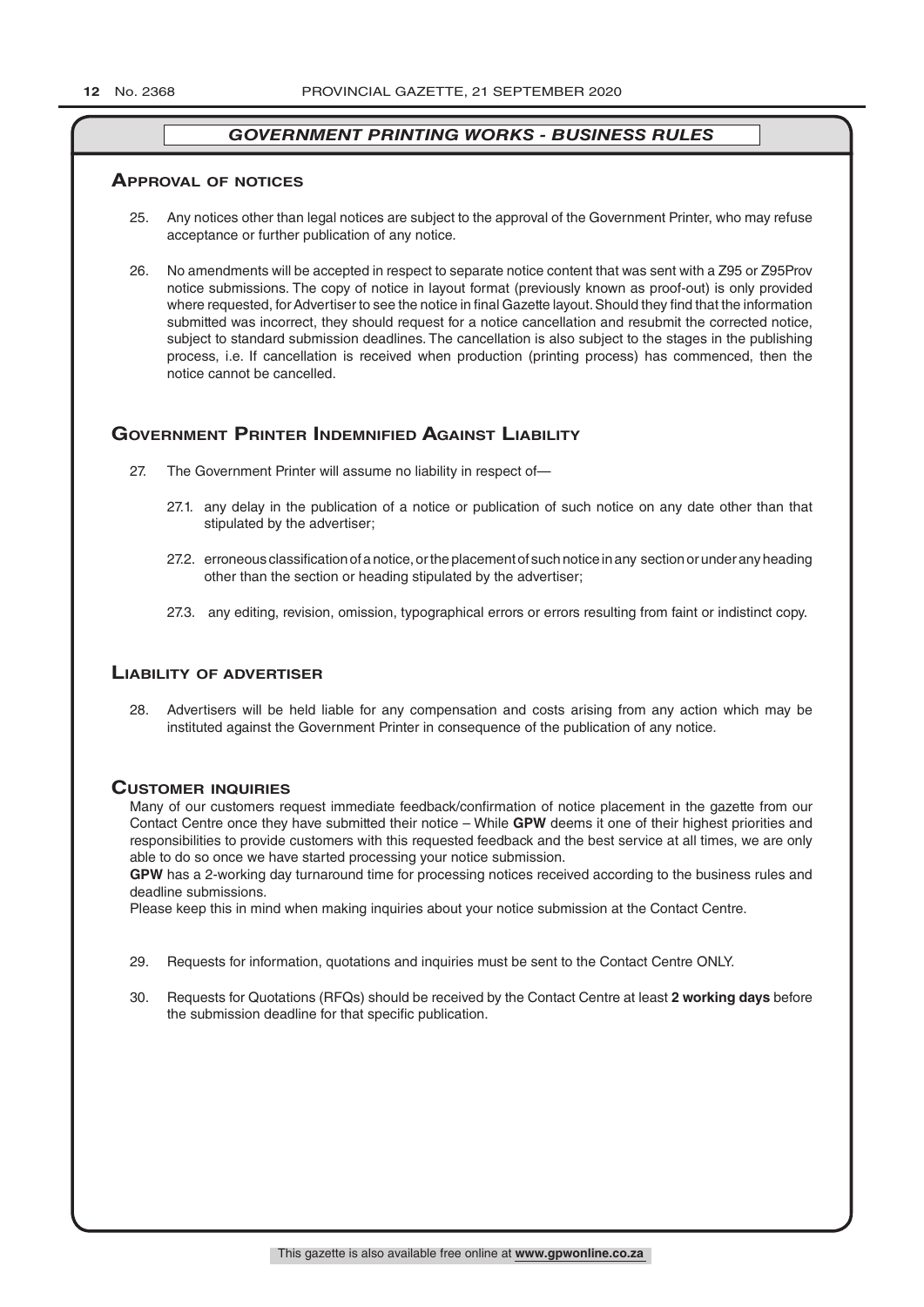#### **pAymenT of CosT**

- 31. The Request for Quotation for placement of the notice should be sent to the Gazette Contact Centre as indicated above, prior to submission of notice for advertising.
- 32. Payment should then be made, or Purchase Order prepared based on the received quotation, prior to the submission of the notice for advertising as these documents i.e. proof of payment or Purchase order will be required as part of the notice submission, as indicated earlier.
- 33. Every proof of payment must have a valid **GPW** quotation number as a reference on the proof of payment document.
- 34. Where there is any doubt about the cost of publication of a notice, and in the case of copy, an enquiry, accompanied by the relevant copy, should be addressed to the Gazette Contact Centre, **Government Printing Works**, Private Bag X85, Pretoria, 0001 email: info.egazette@gpw.gov.za before publication.
- 35. Overpayment resulting from miscalculation on the part of the advertiser of the cost of publication of a notice will not be refunded, unless the advertiser furnishes adequate reasons why such miscalculation occurred. In the event of underpayments, the difference will be recovered from the advertiser, and future notice(s) will not be published until such time as the full cost of such publication has been duly paid in cash or electronic funds transfer into the **Government Printing Works** banking account.
- 36. In the event of a notice being cancelled, a refund will be made only if no cost regarding the placing of the notice has been incurred by the **Government Printing Works**.
- 37. The **Government Printing Works** reserves the right to levy an additional charge in cases where notices, the cost of which has been calculated in accordance with the List of Fixed Tariff Rates, are subsequently found to be excessively lengthy or to contain overmuch or complicated tabulation.

#### **proof of publiCATion**

- 38. Copies of any of the *Government Gazette* or *Provincial Gazette* can be downloaded from the **Government Printing Works** website www.gpwonline.co.za free of charge, should a proof of publication be required.
- 39. Printed copies may be ordered from the Publications department at the ruling price. The **Government Printing Works** will assume no liability for any failure to post or for any delay in despatching of such *Government Gazette*(s)

#### *GOVERNMENT PRINTING WORKS CONTACT INFORMATION*

| <b>Physical Address:</b>                                            | <b>Postal Address:</b> | <b>GPW Banking Details:</b>               |  |
|---------------------------------------------------------------------|------------------------|-------------------------------------------|--|
| <b>Government Printing Works</b>                                    | Private Bag X85        | <b>Bank: ABSA Bosman Street</b>           |  |
| 149 Bosman Street                                                   | Pretoria               | <b>Account No.: 405 7114 016</b>          |  |
| Pretoria                                                            | 0001                   | <b>Branch Code: 632-005</b>               |  |
| <b>For Gazette and Notice submissions: Gazette Submissions:</b>     |                        | <b>E-mail:</b> submit.eqazette@gpw.gov.za |  |
| <b>For queries and quotations, contact: Gazette Contact Centre:</b> |                        | <b>E-mail:</b> info.egazette@gpw.gov.za   |  |
|                                                                     |                        | <b>Tel: 012-748 6200</b>                  |  |
| <b>Contact person for subscribers: Mrs M. Toka:</b>                 |                        | <b>E-mail:</b> subscriptions @gpw.gov.za  |  |
|                                                                     |                        | <b>Tel:</b> 012-748-6066 / 6060 / 6058    |  |
|                                                                     |                        | <b>Fax: 012-323-9574</b>                  |  |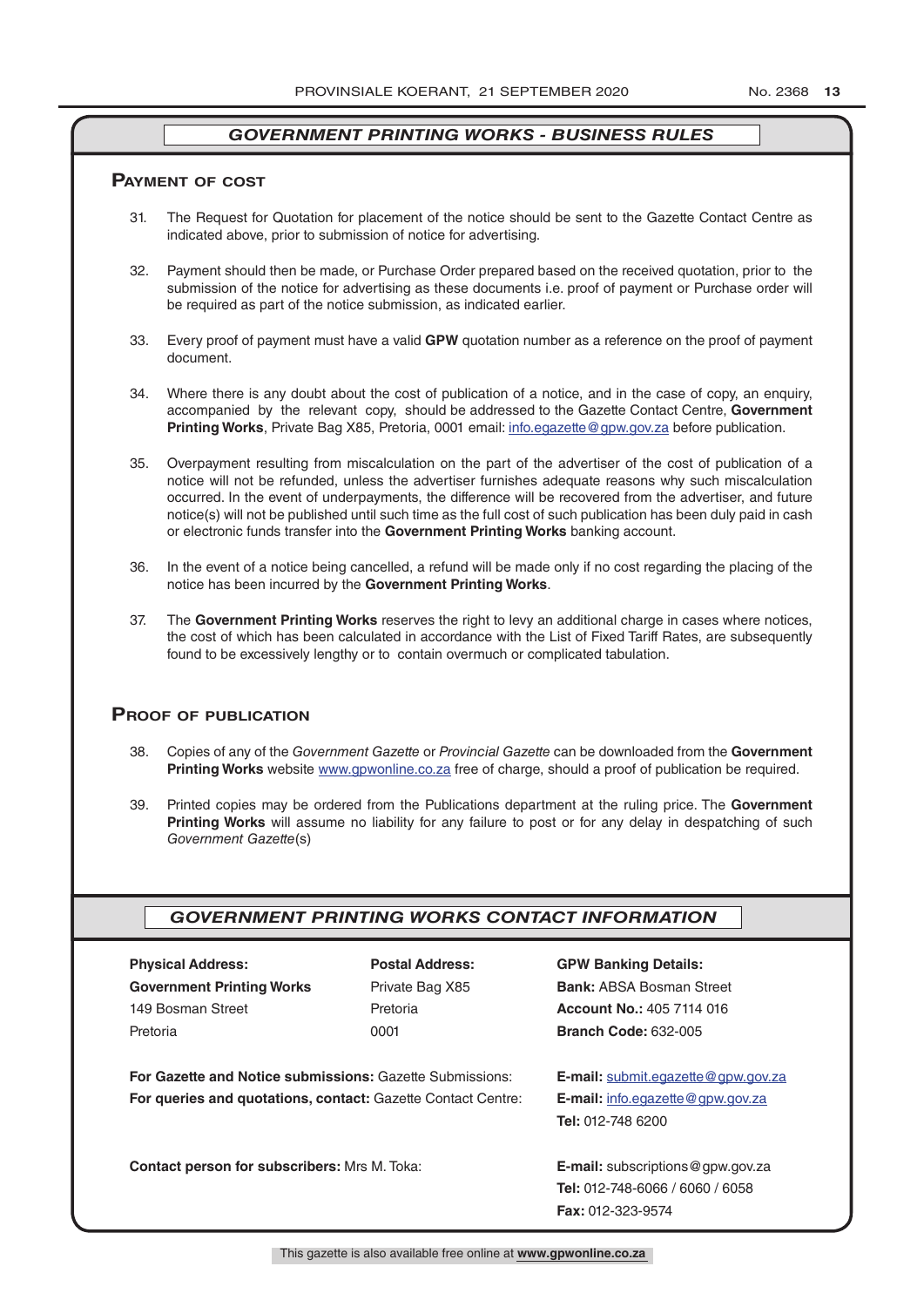## General Notices • Algemene Kennisgewings

#### **NOTICE 94 OF 2020**

#### **Sol Plaatje Local Municipality Review of Spatial Development Framework (SDF)**

Notice is hereby given in terms of the Municipal Systems Act 32 of 2000 read together with Section 20(3)(a)(b) of the Spatial Planning and Land Use Management Act, 2013 (Act No. 16 of 2013) known as SPLUMA, that the Sol Plaatje Local Municipality intends to commence with the public participation process for the Review of Draft Spatial Development Framework (SDF) as per council resolution C48/02/20

The Spatial Development Framework is a key component of Integrated Development Plan as outlined in Section 26 (e) of the Municipal Systems Act 2000 in which municipalities are obliged to adopt as contemplated in Section 28(1) of the said Act. The Sol Plaatje Local Municipality hereby invite interested and affected parties to provide comments on the Draft Spatial Development Framework. Public participation will commence on the 21 September 2020 – 21 November 2020 for a period of 60 days. Further details regarding the Draft Spatial Development Framework may be reached from the Sol Plaatje Local Municipality website www.solplaatje.org.za .

Any person who cannot read or write may, during office hours, come to the Municipality where the relevant planning official will assist such persons by transcribing their objections, comments and representations.

NB: Please note that due to COVID-19 pandemic, the Sol Plaatje Local Municipality will not be holding Public Participation Meetings. However, members of the public are still invited to submit comments and inputs through the following e-mail address: citymanager@solplaatje.org.za/ sndlovu@solplaatje.org.za or telephone submissions at (053) 830 6356 during normal office hours from Monday to Friday during (07:45 to 12:45) and (13:30 till 16:30).

**MR B. DHLUWAYO ACTING MUNICIPAL MANAGER** 

**\_\_\_\_\_\_\_\_\_\_\_\_\_\_\_\_\_\_\_\_\_\_\_\_\_\_\_\_\_\_\_\_\_\_\_**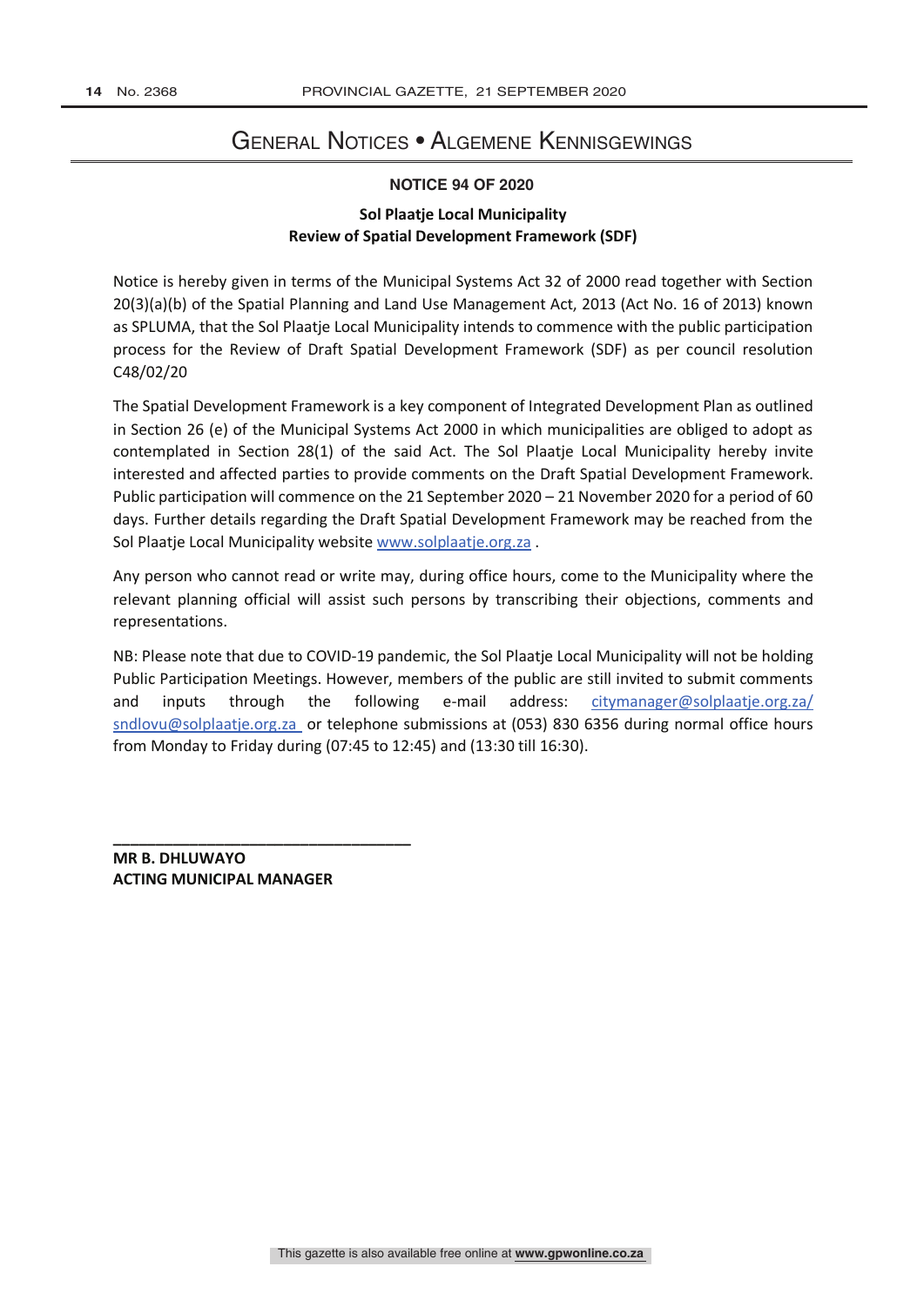#### **KENNISGEWING 94 VAN 2020**

#### **Sol Plaatje Munisipaliteit**

#### **Hersiening van Ruimtelike Ontwikkelingsraamwerk(ROR)**

Kennis geskied hiermee ingevolge die Wet op Plaaslike Regering:Munisipale Stelsels 2000(Wet 32 van 2000) tesame met Artikel 20(3)(a)(b) van die Wet op Ruimtelike Beplanning en Grondgebruikbestuur 2013( Wet 16 van 2013) bekend as"SPLUMA" dat die Sol Plaatje Munisipaliteit beoog om te begin met die publieke deelname van die hersiening van Konsep Ruimtelike Ontwikkelingsraamwerk(ROR) te raadsbesluit C48/02/2020

Die Wet op Plaaslike Regering:Munisipale Stelsels 2000(Wet 32 van 2000) Artikel 26(e)beskryf die ROR as 'n komponent van die Geïntegreerde Ontwikkelingsplan wat munisipaliteite verplig was om te aanvaar in terme van Artikel 28(1) van bogenoemde wetgewing.Die Sol Plaatje Munisipaliteit nooi dus alle belanghebbende en geaffekteerde partye om kommentaar te lewer op die hersiening van die Konsep Ruimtelike Ontwikkelingsraamwerk( ROR) 2018-2022. Publieke deelname sal in aanvang geneem word vanaf 21 September 2020- 21 November 2020 vir n periode van 60 dae.Verdere inligting rakende die konsep Ruimtelike Ontwikkelingsraamwerk is beskikbaar by die Sol Plaatje Local Municipality webwerf www.solplaatje.org.za

Persone wat nie kan lees of skryf nie kan gedurende kantoorure na Sol Plaatje Munisipaliteit kom waar die betrokke amptenaar aan die persone hulp sal verleen insake hulle besware, kommentare en vertoe.

NB: Na aanleiding van die Covet19 pandemie sal die Sol Plaatje Municipaliteit nie Publieke Deelname Vergaderings hou nie.Lede van die publiek word egter genooi om kommentaar en insae te lewer by die volgende e-pos adres: citymanager@solplaatje.org.za/ sndlovu@solplaatje.org.za of per telefoon voorlegging (053) 830 6356 gedurende kantoor ure Maandag tot Vrydag (07:45 to 12:45)en (13:30 till 16:30).

**MNR B. DHLUWAYO WAARNEMENDE MUNISIPALE BESTUURDE**

**\_\_\_\_\_\_\_\_\_\_\_\_\_\_\_\_\_\_\_\_\_\_\_\_\_\_\_\_\_\_\_\_\_\_\_**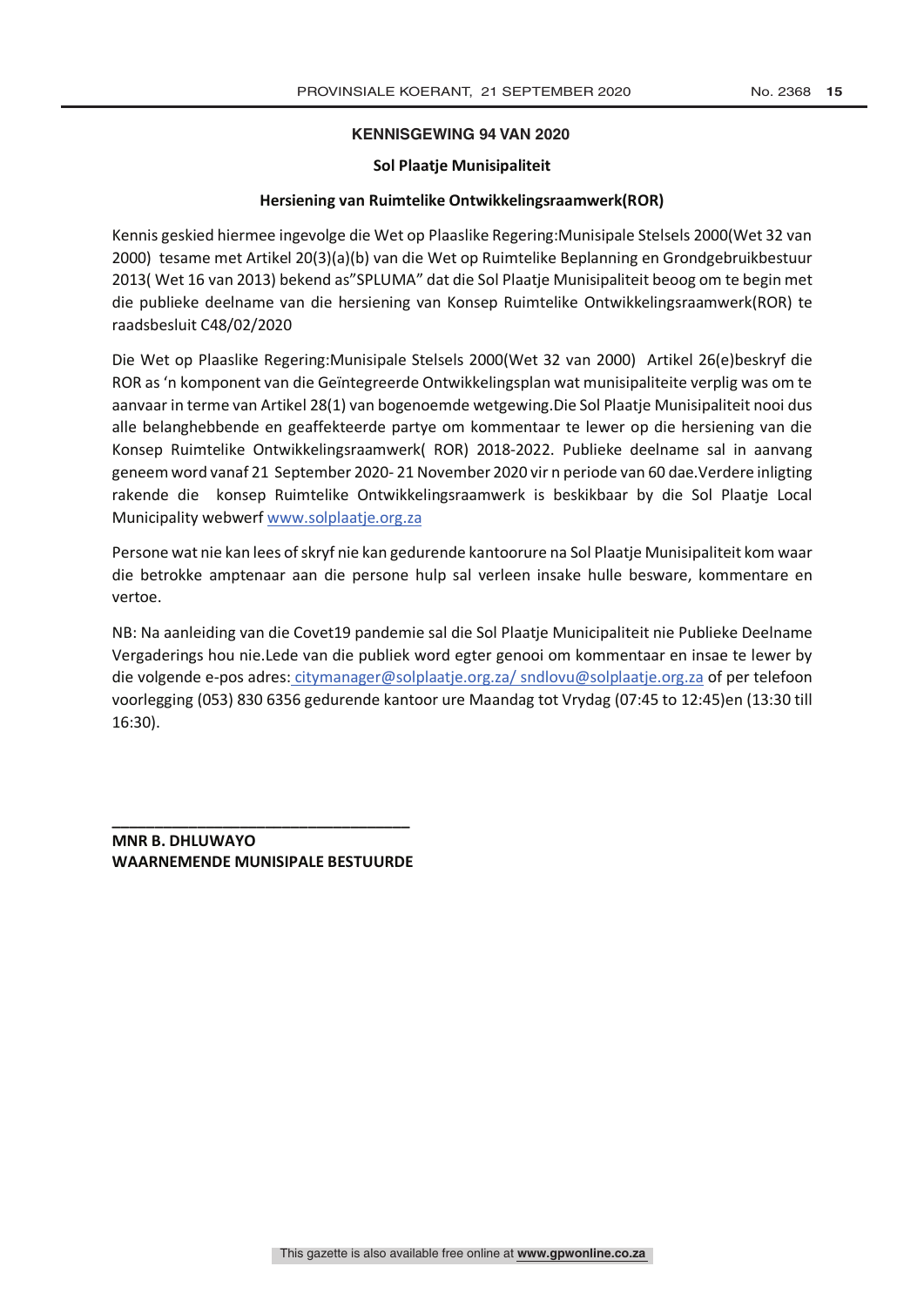#### **NOTICE 95 OF 2020**

#### SOL PLAATJE MUNICIPALITY

#### CLOSURE OF ROADWAY, INDICATED AS JASPER CRESENT AND QUARTZ ROAD (PORTION OF REMAINDER OF ERF 22572) COLVILLE, KIMBERLEY

Notice is hereby given that the Sol Plaatje Municipality has permanently closed roadways as indicated as Jasper Crescent and Quartz Road, Colville (portion of remainder of Erf 22572 Kimberley) in terms of the SPLUMA Act of 2013 (Act 16 of 2013)

MR B. DHLUWAYO ACTING MUNICIPAL MANAGER

\_\_\_\_\_\_\_\_\_\_\_\_\_\_\_\_\_\_\_\_\_\_\_\_\_\_\_\_\_\_\_\_\_\_\_

#### **KENNISGEWING 95 VAN 2020**

#### SOL PLAATJE MUNISIPALITEIT

SLUITING VAN PAAIE AANGEDUI AS JASPERSINGEL EN QUARTZWEG (GEDEELTE VAN RESTANT VAN ERF 22572) COLVILLE, KIMBERLEY

Hiermee geskied kennisgewing ingevolge die Wet op Ruimtelike Beplanning en Grondgebruikbestuur( Wet 16 van 2013) dat die Sol Plaatje Munisipaliteit die volgende padgedeeltes naamlik Jaspersingel en Quartzweg, Colville (gedeelte van restant van Erf 22572 Kimberley) permanent gesluit het.

\_\_\_\_\_\_\_\_\_\_\_\_\_\_\_\_\_\_\_\_\_\_\_\_\_\_\_\_\_\_\_\_\_\_\_ MNR B. DHLUWAYO WAARNEMENDE MUNISIPALE BESTUURDE

## Municipal Notices • Munisipale Kennisgewings

#### **MUNICIPAL NOTICE 27 OF 2020**

#### SOL PLAATJE MUNICIPALITY

#### CLOSURE OF PUBLIC OPEN SPACES ERVEN 22794, 22797 & 22813 KIMBERLEY

Notice is hereby given that the Sol Plaatje Municipality has permanently closed public open spaces for erven 22794, 22797 & 22813 Kimberley in terms of the SPLUMA Act of 2013 (Act 16 of 2013)

MR B. DHLUWAYO ACTING MUNICIPAL MANAGER

\_\_\_\_\_\_\_\_\_\_\_\_\_\_\_\_\_\_\_\_\_\_\_\_\_\_\_\_\_\_\_\_\_\_\_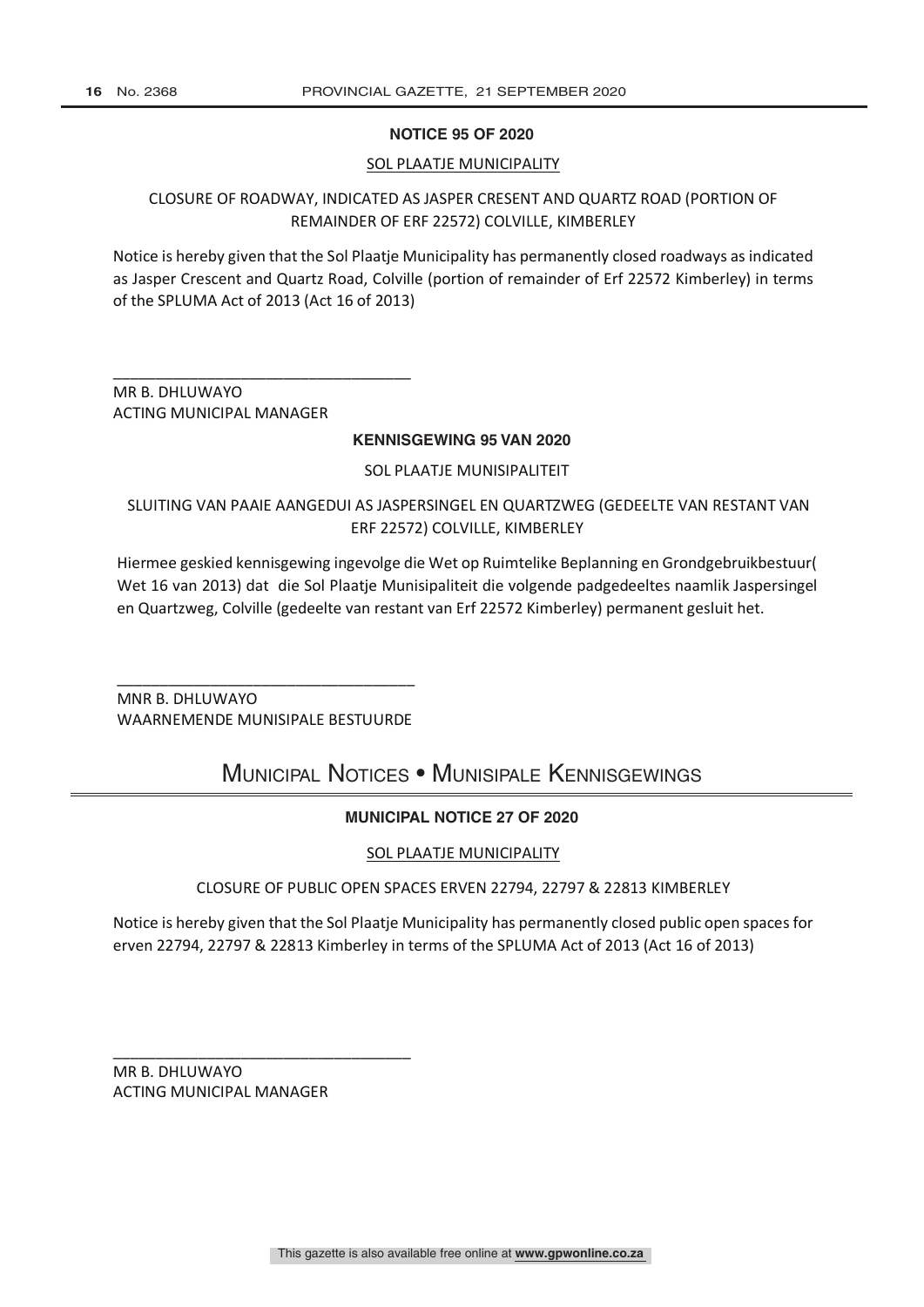#### **MUNISIPALE KENNISGEWING 27 VAN 2020**

SOL PLAATJE MUNISIPALITEIT

#### SLUITING VAN PUBLIEKE OOPRUIMTES ERWE 22794, 22797 EN 22813 KIMBERLEY

Hiermee geskied kennisgewing dat ingevolge die Wet op Ruimtelike Beplanning en Grondgebruikbestuur (Wet 16 van 2013) die Sol Plaatje Munisipaliteit die volgende publieke oop ruimtes,naamlik Erwe 22794,22797 & 22813 Kimberley permanent gesluit het.

\_\_\_\_\_\_\_\_\_\_\_\_\_\_\_\_\_\_\_\_\_\_\_\_\_\_\_\_\_\_\_\_\_\_\_ MNR B. DHLUWAYO WAARNEMENDE MUNISIPALE BESTUURDE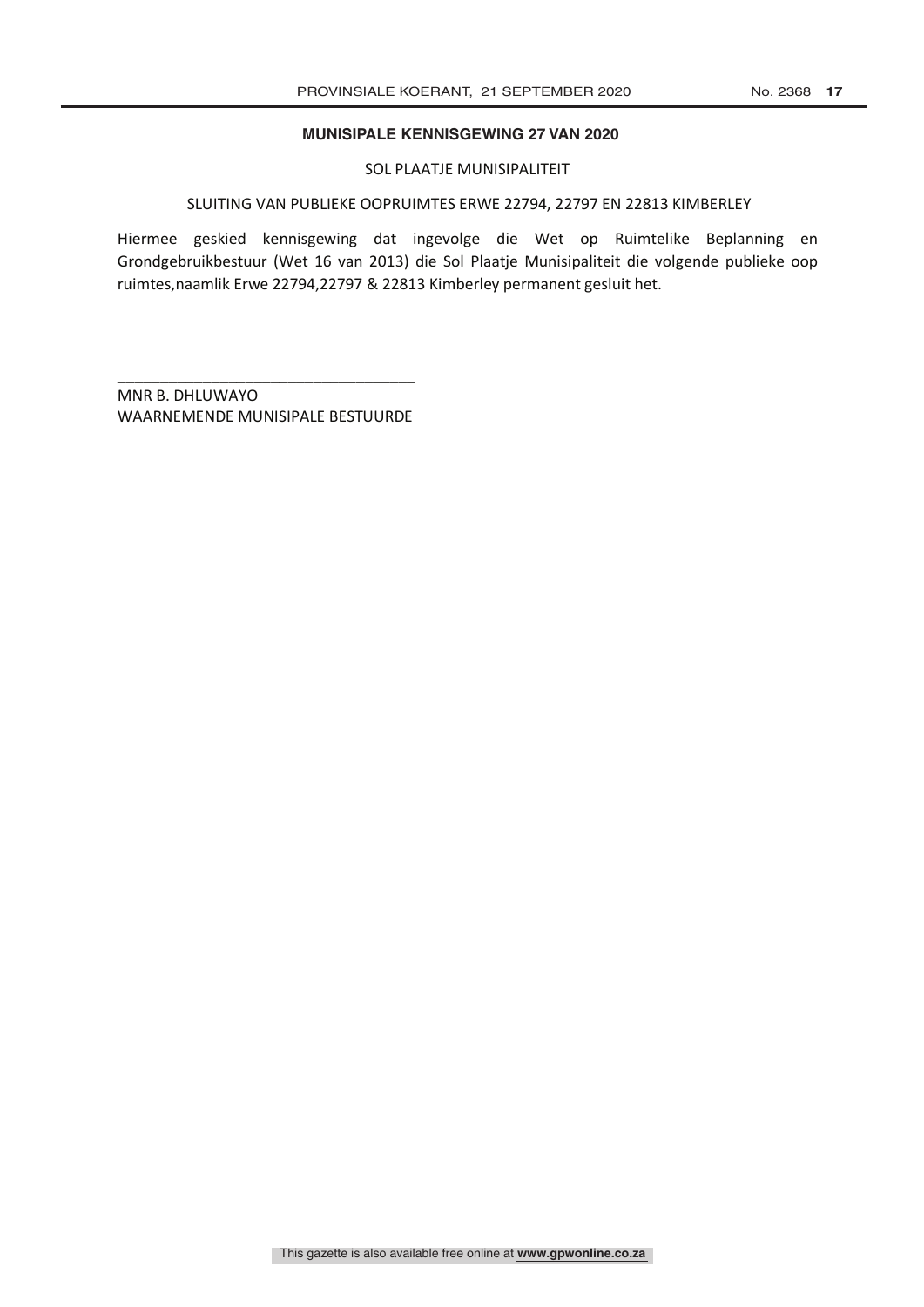This gazette is also available free online at **www.gpwonline.co.za**